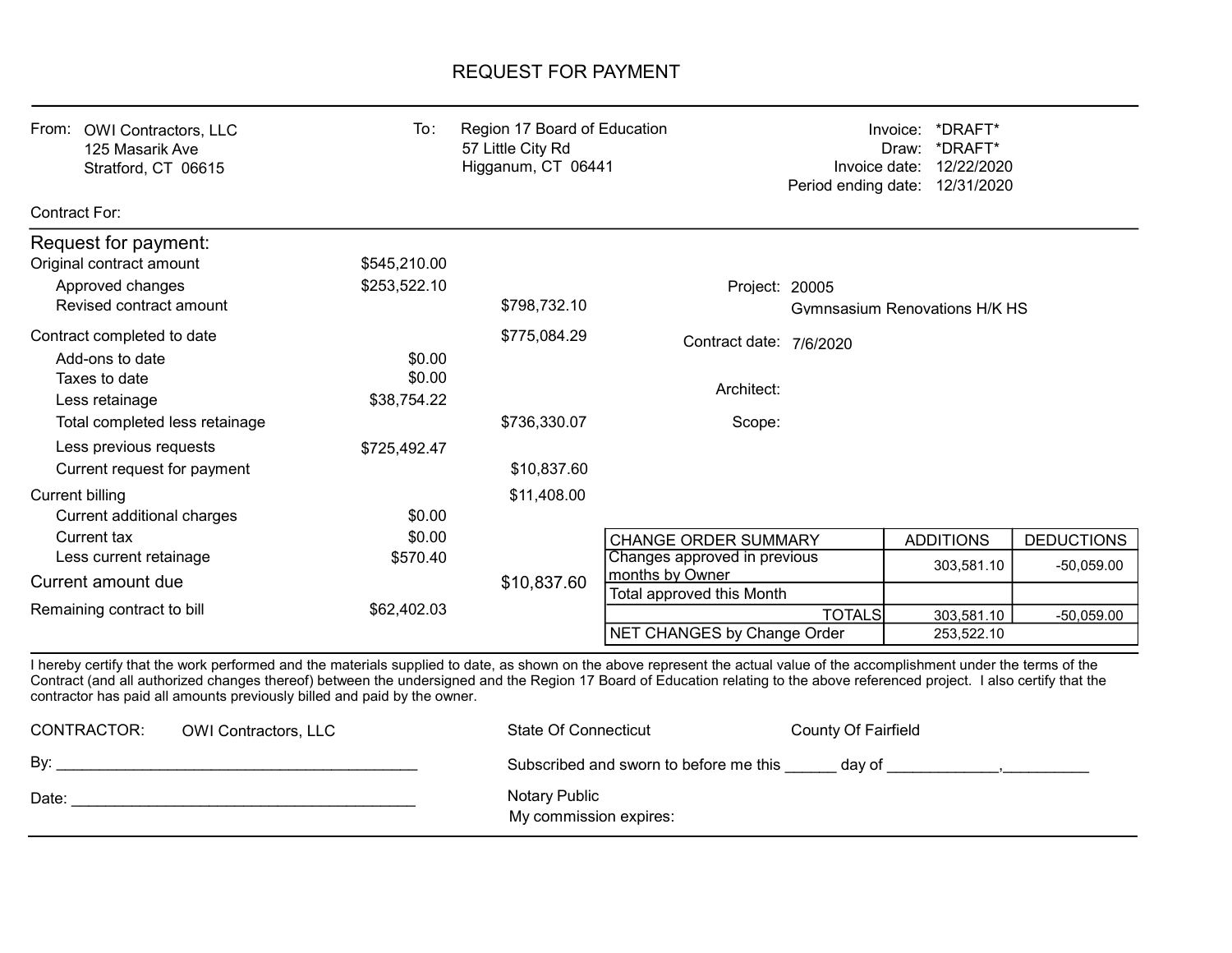## REQUEST FOR PAYMENT DETAIL

Project: 20005 / Gymnsasium Renovations H/K HS

Invoice: \*DRAFT\* The Draw: \*DRAFT\* Period Ending Date: 12/31/2020 Detail Page 2 of 3 Pages

| Item ID    | Description                         | Total<br>Contract<br>Amount | Previously<br>Completed<br>Work | Work<br>Completed<br>This<br>Period | Presently<br>Stored<br><b>Materials</b> | Completed<br>And Stored<br>To Date | $\frac{0}{0}$<br>Comp | Balance<br>To<br>Finish | Retainage<br>Balance |
|------------|-------------------------------------|-----------------------------|---------------------------------|-------------------------------------|-----------------------------------------|------------------------------------|-----------------------|-------------------------|----------------------|
| 00100 Bond |                                     | 8,800.00                    | 8,800.00                        |                                     |                                         | 8,800.00 100.00                    |                       |                         | 440.00               |
|            | 00200 Liability Insurance           | 3,540.00                    | 3,540.00                        |                                     |                                         | 3,540.00 100.00                    |                       |                         | 177.00               |
|            | 00300 General Conditions            | 33,000.00                   | 32,300.00                       | 700.00                              |                                         | 33,000.00 100.00                   |                       |                         | 1,650.00             |
|            | 00400 Mobilization/Demobiliztion    | 3,680.00                    | 1,840.00                        | 1,840.00                            |                                         | 3,680.00 100.00                    |                       |                         | 184.00               |
|            | 00500 Supervision                   | 5,236.00                    | 4,618.00                        | 618.00                              |                                         | 5,236.00 100.00                    |                       |                         | 261.80               |
|            | 00600 Project Management            | 5,500.00                    | 5,250.00                        | 250.00                              |                                         | 5,500.00 100.00                    |                       |                         | 275.00               |
|            | 00700 Safety-First Aid/Covid 19 -OW | 1,500.00                    | 1,500.00                        |                                     |                                         | 1,500.00 100.00                    |                       |                         | 75.00                |
|            | 00800 Submittals                    | 5,000.00                    | 5,000.00                        |                                     |                                         | 5,000.00 100.00                    |                       |                         | 250.00               |
|            | 00900 Closeout Documents            | 3,000.00                    |                                 |                                     |                                         |                                    |                       | 3,000.00                |                      |
|            | 01000 Dumpsters                     | 4,000.00                    | 4,000.00                        |                                     |                                         | 4,000.00 100.00                    |                       |                         | 200.00               |
|            | 01100 Demolition                    | 16,000.00                   | 16,000.00                       |                                     |                                         | 16,000.00 100.00                   |                       |                         | 800.00               |
|            | 01200 Structural Concrete           | 10,695.00                   | 10,695.00                       |                                     |                                         | 10,695.00 100.00                   |                       |                         | 534.75               |
|            | 01300 Metal Fabrications            | 3,200.00                    | 3,200.00                        |                                     |                                         | 3,200.00 100.00                    |                       |                         | 160.00               |
|            | 01400 Joint Sealants                | 1,000.00                    | 1,000.00                        |                                     |                                         | 1,000.00 100.00                    |                       |                         | 50.00                |
|            | 01500 Solar Control Films           | 79,059.00                   | 79,059.00                       |                                     |                                         | 79,059.00 100.00                   |                       |                         | 3,952.95             |
|            | 01600 Gypsum Board Assemblies       | 9,000.00                    | 9,000.00                        |                                     |                                         | 9,000.00 100.00                    |                       |                         | 450.00               |
|            | 01700 Polyurethane MP Gym Floorin   | 127,000.00                  | 127,000.00                      |                                     |                                         | 127,000.00 100.00                  |                       |                         | 6,350.00             |
|            | 01800 Interior Painting             | 89,000.00                   | 89,000.00                       |                                     |                                         | 89,000.00 100.00                   |                       |                         | 4,450.00             |
|            | 01900 Gym Equipment                 | 88,000.00                   | 85,000.00                       | 3,000.00                            |                                         | 88,000.00                          | 100.00                |                         | 4,400.00             |
|            | 02000 Electrical                    | 34,000.00                   | 34,000.00                       |                                     |                                         | 34,000.00                          | 100.00                |                         | 1,700.00             |
|            | 02100 Final Cleaning                | 10,000.00                   | 5,000.00                        | 5,000.00                            |                                         | 10,000.00 100.00                   |                       |                         | 500.00               |
| 02200      |                                     |                             |                                 |                                     |                                         |                                    |                       |                         |                      |
|            | 02300 ALLOWANCES                    |                             |                                 |                                     |                                         |                                    |                       |                         |                      |
|            | 02400 Plumbing Insulation Allowance | 5,000.00                    | 3,889.19                        |                                     |                                         | 3,889.19                           | 77.78                 | 1,110.81                | 194.46               |
|            | 02500 CO#1 - Window Film Reductic   | $-50,059.00$                | $-50,059.00$                    |                                     |                                         | $-50,059.00$                       | 100.00                |                         | $-2,502.95$          |
|            | 02600 CO#2 - Misc. Slab Crack Repa  | 47,593.02                   | 47,593.02                       |                                     |                                         | 47,593.02 100.00                   |                       |                         | 2,379.65             |
|            | 02700 CO#3 - Wood Column Bases      | 1,056.50                    | 1,056.50                        |                                     |                                         | 1,056.50 100.00                    |                       |                         | 52.83                |
|            | 02800 CO#4 - Sleeve Inserts         | 3,138.41                    | 3,138.41                        |                                     |                                         | 3,138.41 100.00                    |                       |                         | 156.92               |
|            | 02900 CO# - Masonry Infill          | 5,826.77                    | 5,826.77                        |                                     |                                         | 5,826.77 100.00                    |                       |                         | 291.34               |
|            | 03000 CO#6 - Laser Scan Survey      | 5,750.00                    | 5,750.00                        |                                     |                                         | 5,750.00 100.00                    |                       |                         | 287.50               |
|            | 03100 CO#7 - Electrical Revisions   | 16,860.76                   | 16,860.76                       |                                     |                                         | 16,860.76                          | 100.00                |                         | 843.04               |
|            | 03200 CO#8 - Gym Floor Leveling     | 192,559.64                  | 192,599.64                      |                                     |                                         | 192,599.64 100.02                  |                       | $-40.00$                | 9,629.98             |
|            | 03300 CO#9 - Add Sweeps/Threshol    | 19,577.00                   |                                 |                                     |                                         |                                    |                       | 19,577.00               |                      |